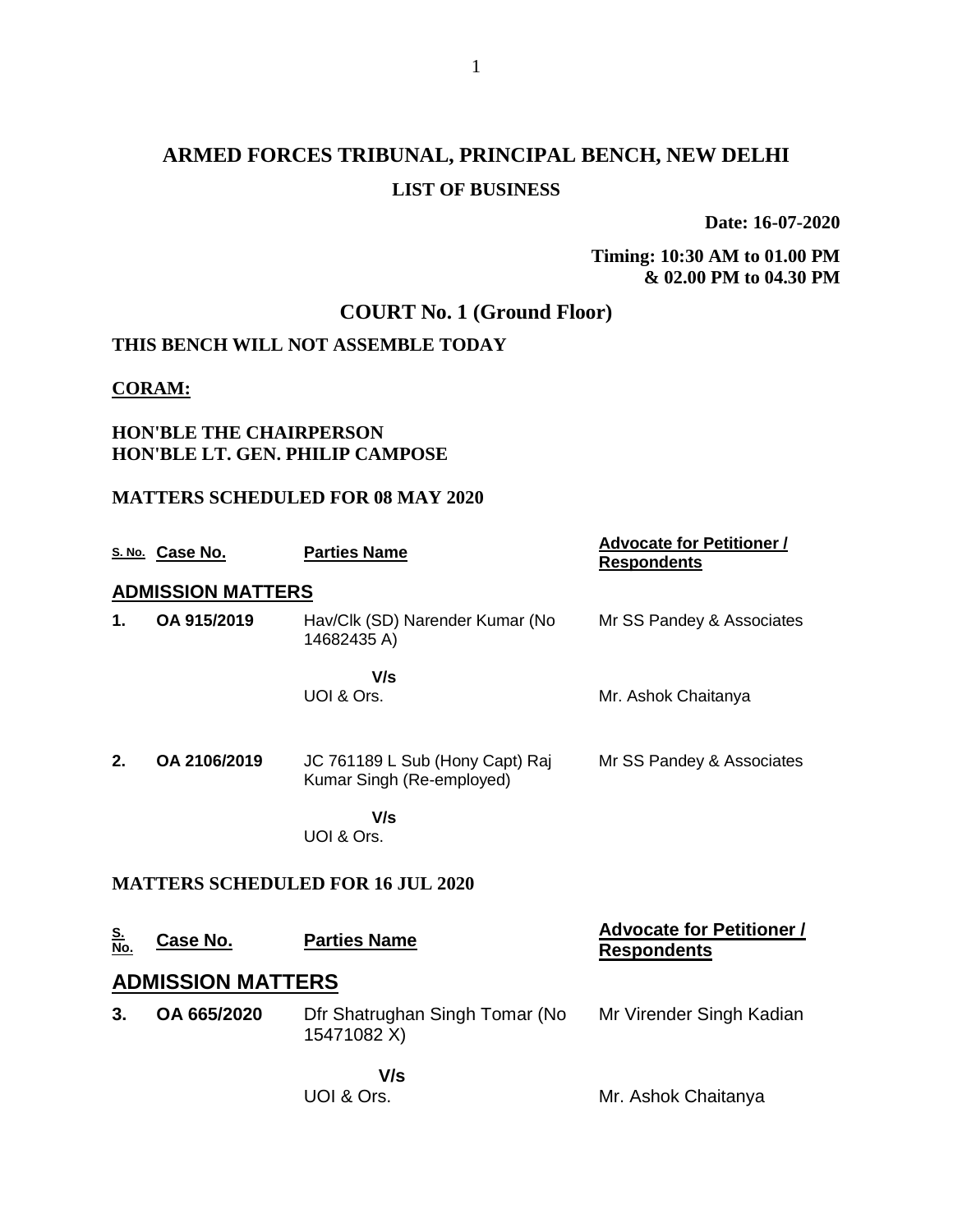|     | <b>MA (EXECUTION)</b>           |                                           |                                                             |
|-----|---------------------------------|-------------------------------------------|-------------------------------------------------------------|
| 4.  | MA 92/2017                      | NK /JE Hakmuddeen                         | Mr. Alok Kishor                                             |
|     | in<br>OA 59/2013 (RB<br>Mumbai) | V/s<br>UOI & Ors.                         | Mr Harish V Shankar                                         |
|     | <b>PLEADINGS COMPLETE</b>       |                                           |                                                             |
| 5.  | OA 1151/2017                    | Col Mayank Pathania                       | Mr SS Pandey & Associates                                   |
|     |                                 | V/s<br>UOI & Ors.                         | Ms Jyotsana Kaushik for R 1-<br>3, Mr SP Sharma for R 4 & 5 |
| 6.  | OA 1337/2019<br>with            | Sep Vijay Kumar (No 9099842 Y)            | Mr Janak Raj Rana & IS<br>Yadav                             |
|     | MA 45/2020                      | V/s<br>UOI & Ors.                         | Ms Jyotsna Kaushik                                          |
| 7.  | OA 1366/2019                    | No 14642421X Hav(PA)<br>Gurprashad        | Mr Indra Sen Singh / Abhishek<br>Singh                      |
|     |                                 | V/s<br>UOI & Ors.                         | Mr. S P Sharma                                              |
| 8.  | OA 1482/2019                    | No. 15476480-H Hav (PA) Annaray<br>Ankoli | Mr. Indra Sen Singh/Abhishek<br>Singh                       |
|     |                                 | V/s<br>UOI & Ors.                         | Mr. A K Gautam                                              |
| 9.  | OA 2137/2019<br>with            | Lt Col Anil Tewatia (IC 50617 M)          | Mr Ansh Tewatia & Vivek<br>Nagar                            |
|     | MA 3013/2019                    | V/s<br>UOI & Ors.                         | Mr. Anil Gautam                                             |
|     | <b>PART HEARD</b>               |                                           |                                                             |
| 10. | OA 657/2018                     | IC-44088P Brig Rajwant Singh              | Mr. Rajiv Manglik                                           |
|     |                                 | V/s<br>UOI & Ors.                         | Mr Karan Singh Bhati, Sr<br><b>CGSC</b>                     |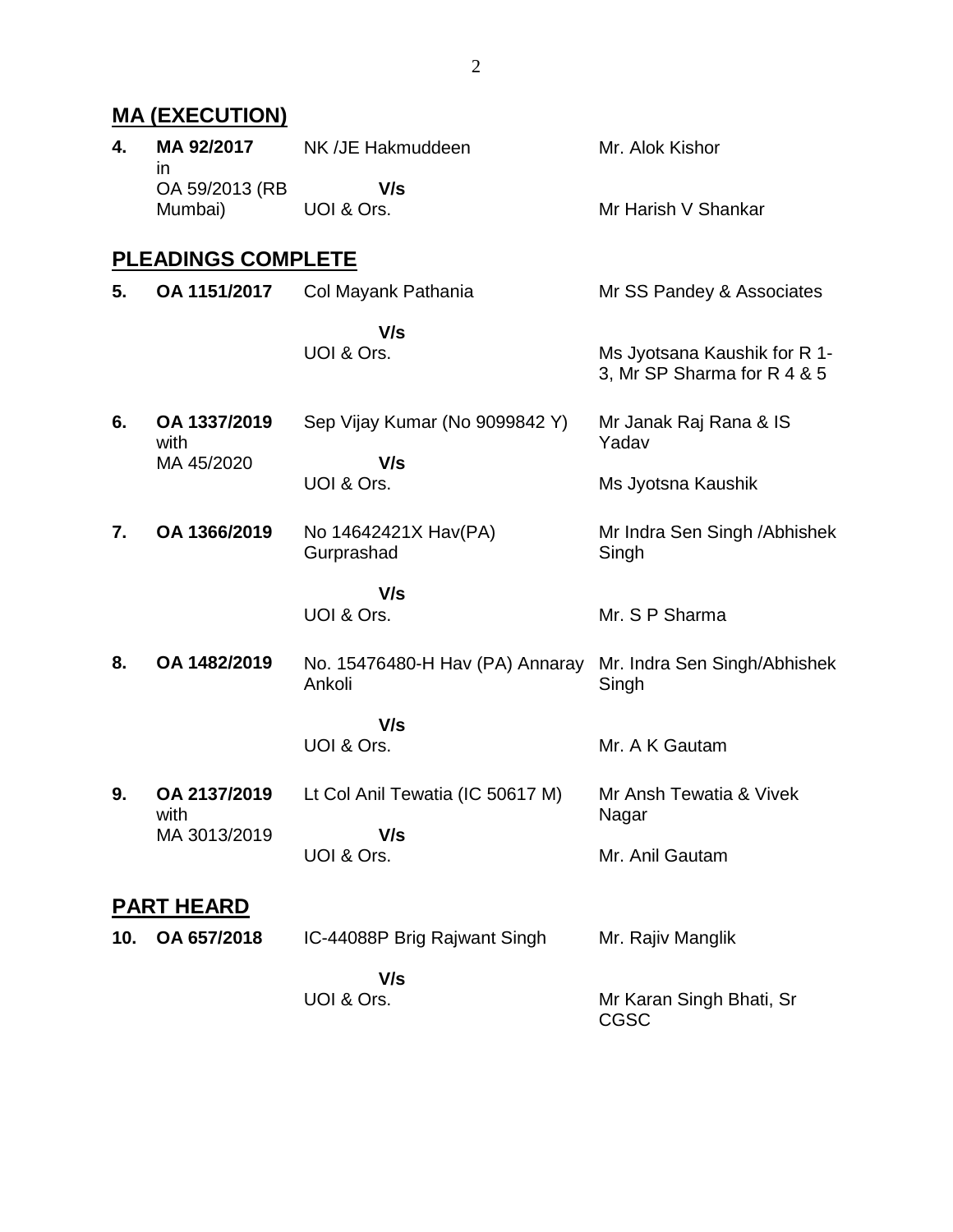## **THIS BENCH WILL NOT ASSEMBLE TODAY**

#### **CORAM:**

**HON'BLE THE CHAIRPERSON HON'BLE AIR MARSHAL B.B.P. SINHA**

| <u>S.</u><br>No. | Case No.                  | <b>Parties Name</b>         | <b>Advocate for Petitioner /</b><br><b>Respondents</b> |
|------------------|---------------------------|-----------------------------|--------------------------------------------------------|
|                  | <b>PLEADINGS COMPLETE</b> |                             |                                                        |
| 1.               | OA 713/2017               | <b>Col Surender Chauhan</b> | Mr.S S Pandey                                          |
|                  |                           | V/s<br>UOI & Ors.           | Mr VS Tomar for R 1-3, None<br>for $R$ 4-6             |

#### **THIS BENCH WILL NOT ASSEMBLE TODAY**

#### **CORAM:**

#### **HON'BLE JUDICIAL MEMBER NOT AVAILABLE HON'BLE MS. JUSTICE SUNITA GUPTA HON'BLE AIR MARSHAL B.B.P. SINHA**

### **MATTERS SCHEDULED FOR 08 MAY 2020**

| <u>S.</u><br><u>No.</u> | <u>Case No.</u>            | <b>Parties Name</b> | <b>Advocate for Petitioner /</b><br><b>Respondents</b> |
|-------------------------|----------------------------|---------------------|--------------------------------------------------------|
|                         | <b>For Orders</b>          |                     |                                                        |
| 1.                      | OA 17/2015<br>(RB, Jaipur) | Kaptan Singh        | Mr. Devi Singh                                         |
|                         |                            | V/s                 |                                                        |
|                         |                            | UOI & Ors.          | Dr Vijendra Singh Mahndiyan                            |
| 2.                      | OA 55/2014<br>(RB, Jaipur) | Rajat Kumar Sharma  | Mr. Arun Singh Shekhawat                               |
|                         |                            | V/s                 |                                                        |
|                         |                            | UOI & Ors.          | Dr Vijendra Singh Mahndiyan                            |
| 3.                      | OA 58/2015<br>(RB, Jaipur) | Mahesh Singh        | Mr. S B Singh                                          |
|                         |                            | V/s                 |                                                        |
|                         |                            | UOI & Ors.          | Dr Vijendra Singh Mahndiyan                            |
| 4.                      | OA 66/2015                 | Dhara Singh Gurjar  | Mr. K C Sharma                                         |
|                         | (RB, Jaipur)               | V/s                 |                                                        |
|                         |                            | UOI & Ors.          | Dr Vijendra Singh Mahndiyan                            |
|                         |                            |                     |                                                        |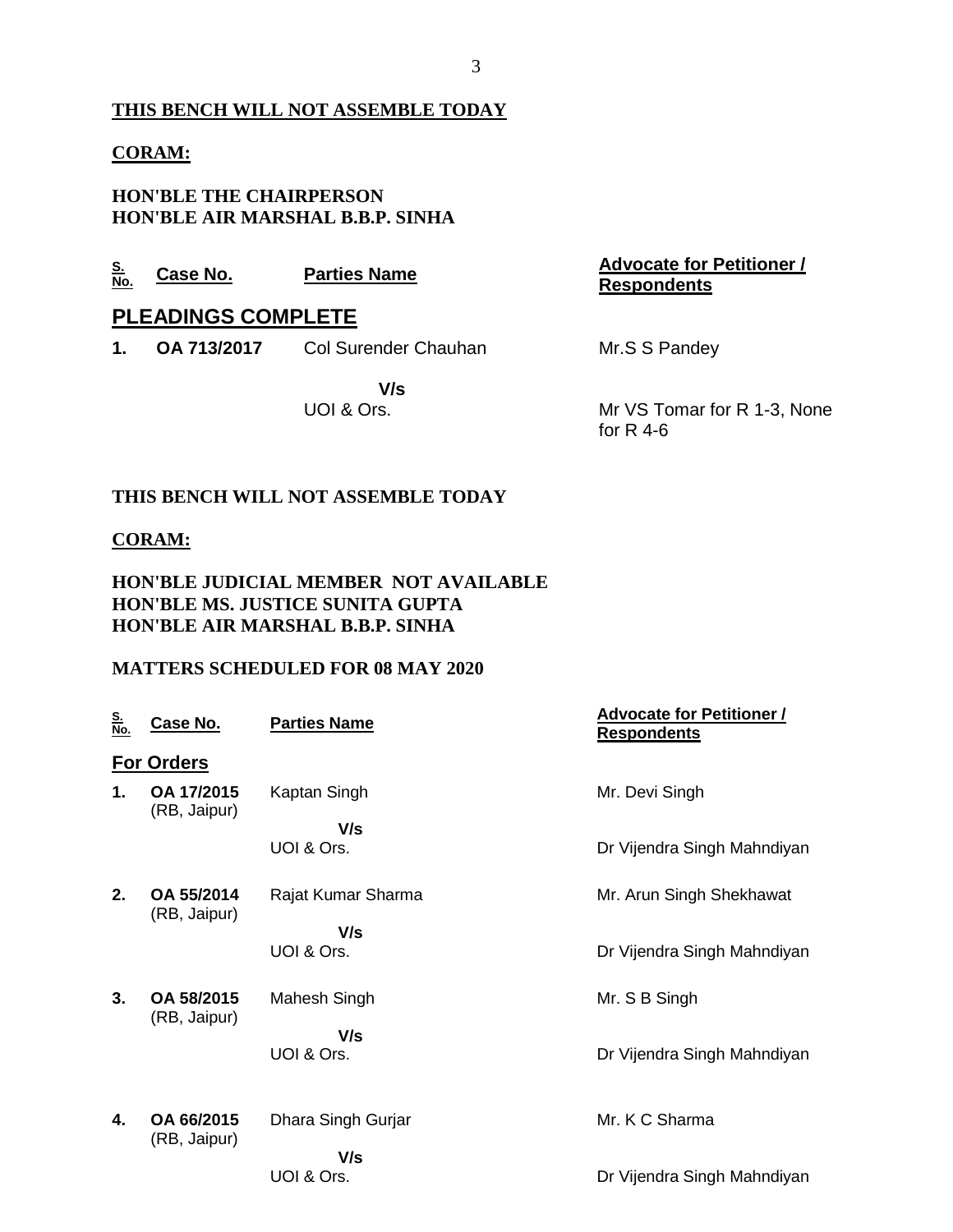| 5.               | OA 72/2015<br>(RB, Jaipur)  | Manjeet Kumar           | Mr. P S Rathore & Yogendra Singh |
|------------------|-----------------------------|-------------------------|----------------------------------|
|                  |                             | V/s<br>UOI & Ors.       | Dr Vijendra Singh Mahndiyan      |
| 6.               | OA 82/2015<br>(RB, Jaipur)  | <b>Ompal Singh</b>      | Mr. Ved Prakash                  |
|                  |                             | V/s<br>UOI & Ors.       | Dr Vijendra Singh Mahndiyanl     |
| $\overline{7}$ . | OA 105/2014                 | Smt. Madina Bano & Ors. | Ms Savita Singh                  |
|                  | (RB, Jaipur)                | V/s<br>UOI & Ors.       | Dr Vijendra Singh Mahndiyan      |
| 8.               | OA 136/2015<br>(RB, Jaipur) | Dashrath Singh Rathore  | Mr. R S Bhadauria                |
|                  |                             | V/s<br>UOI & Ors.       | Dr Vijendra Singh Mahndiyan      |
| 9.               | OA 256/2015                 | Shankar Lal Mandia      | Mr. Shyam Pareek                 |
|                  | (RB, Jaipur)                | V/s<br>UOI & Ors.       | Dr Vijendra Singh Mahndiyan      |
| 10.              | OA 275/2015<br>(RB, Jaipur) | Rajesh Kumar            | Mr. Ankit Kumar                  |
|                  |                             | V/s<br>UOI & Ors.       | Dr Vijendra Singh Mahndiyan      |
|                  |                             |                         |                                  |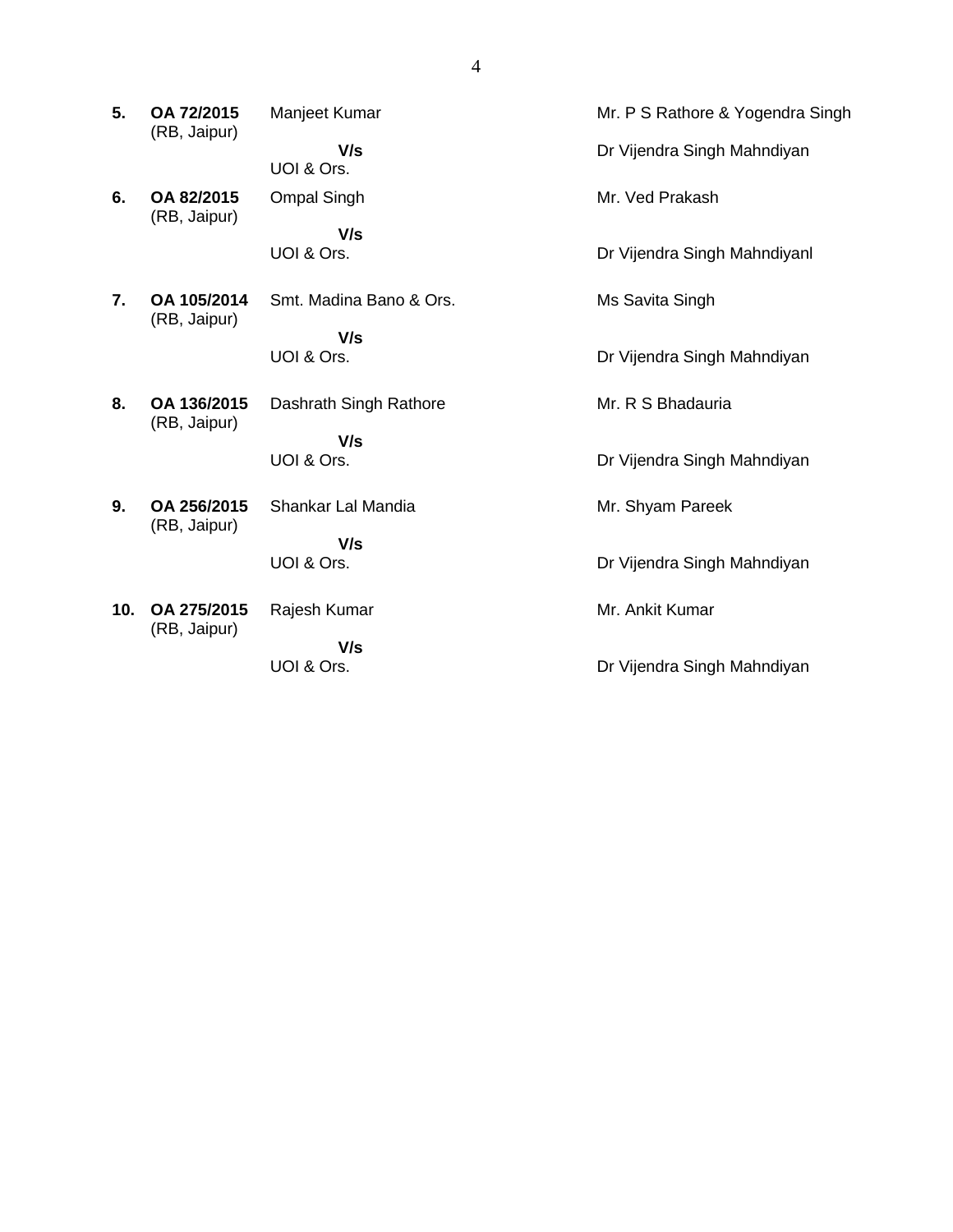# **ARMED FORCES TRIBUNAL, PRINCIPAL BENCH, NEW DELHI LIST OF BUSINESS**

**Date: 16-07-2020**

**Timing: 10:30 AM to 01.00 PM & 02.00 PM to 04.30 PM**

# **COURT No. 2 (Ground Floor)**

#### **CORAM:**

### **HON'BLE MS. JUSTICE SUNITA GUPTA HON'BLE AIR MARSHAL B.B.P. SINHA**

#### **MATTERS SCHEDULED FOR 08 MAY 2020**

|    | S. No. Case No.                    | <b>Parties Name</b>                                                       | <b>Advocate for Petitioner /</b><br><b>Respondents</b> |
|----|------------------------------------|---------------------------------------------------------------------------|--------------------------------------------------------|
|    | <b>ADMISSION MATTERS</b>           |                                                                           |                                                        |
| 1. | OA 605/2019<br>with                | No. 819725-F Ex NC(E) Sushil Kumar                                        | Mr. Virender Singh Kadian                              |
|    | MA 1180/2019                       | V/s<br>UOI & Ors.                                                         | Mr. Y P Singh                                          |
| 2. | OA 884/2019                        | Hony Nb Sub Ram Lal (Retd) (No<br>6638338 X)                              | Mr SS Pandey & Associates                              |
|    |                                    | V/s<br>UOI & Ors.                                                         | Ms. Jyotsna Kaushik                                    |
|    | <u>MA (EXECUTION)</u>              |                                                                           |                                                        |
| 3. | MA 1845/2019<br>ın                 | JC-761205X Sub Sukhbir Singh (Retd.) Mr. S S Pandey                       |                                                        |
|    | OA 314/2018                        | V/s<br>UOI & Ors.                                                         | Mr. Ashok Chaitanya                                    |
| 4. | MA 2138/2019<br>in<br>OA 1016/2016 | No. 14326192-P Ex Gnr Jagdish Singh Mr. Virender Singh Kadian<br>Gahlawat |                                                        |
|    |                                    | V/s<br>UOI & Ors.                                                         | Mr Shyam Narayan                                       |
| 5. | MA 2436/2019<br>in<br>OA 1302/2017 | Ex Sub Mahendra Kumar Sharma (JC<br>760777 M)                             | Mr Virender Singh Kadian                               |
|    |                                    | V/s<br>UOI & Ors                                                          | Mr. J S Yadav                                          |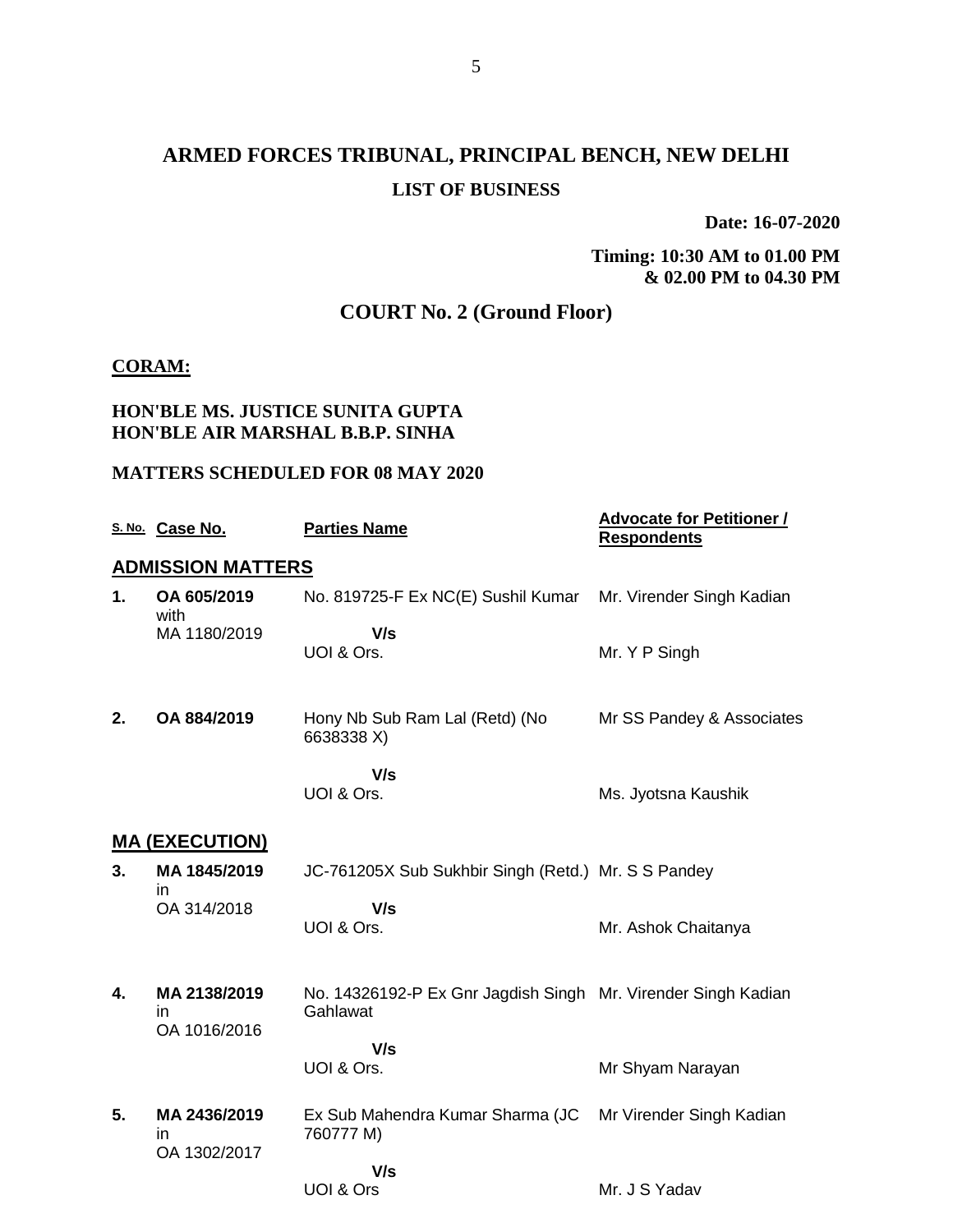| 6. | MA 2902/2019<br>$\mathsf{I}$<br>OA 542/2018 | JC-760634M Sub (Hony LT) Russel<br>Raj T (Retd) | SS Pandey & Associates     |
|----|---------------------------------------------|-------------------------------------------------|----------------------------|
|    |                                             | V/s                                             |                            |
|    |                                             | UOI & Ors                                       | Mr Ashok Chaitanya         |
|    | <b>MA (OTHERS)</b>                          |                                                 |                            |
| 7. | RA 16/2019<br>in.                           | SS-33300F Ex Capt R Y Patankar                  | Mr. S M Dalal & Ajay Yadav |
|    | OA 163/2016                                 | V/s                                             |                            |
|    |                                             | UOI & Ors.                                      | Mr. Avdhesh Kumar Singh    |
|    |                                             |                                                 |                            |
| 8. | <b>RA 64/2019</b><br>with                   | Ex Gnr Jhabar Singh (No 1269246K)               | Mr Manoj Kr Gupta          |
|    | MA 3087/2019                                | V/s                                             |                            |
|    | in.<br>OA 472/2018                          | UOI & Ors                                       | Mr. Harish V Shankar       |

### **PLEADINGS NOT COMPLETE**

| 9.              | OA 1448/2018 | Dr. Deepa Carol Prabhu Wd/o (IC<br>39207W) Col Chandrahas Sadashiv<br>Prabhu<br>V/s<br>UOI & Ors. | Mr Aditya Singh Puar<br>Mr. Harish V Shankar |
|-----------------|--------------|---------------------------------------------------------------------------------------------------|----------------------------------------------|
| 10 <sub>1</sub> | OA 1751/2018 | Ex Hony Nb Sub Jai Singh (No<br>6462605H)                                                         | Mr. BS Chaudhary & Jasbir<br>Chaudhary       |

 **V/s** UOI & Ors.

Mr. S D Windlesh

### **PLEADINGS COMPLETE**

## **DATES WILL BE GIVEN BY THE TRIBUNAL OFFICER - ORDERS WILL BE UPLOADED ON THE WEBSITE**

**11. OA 1445/2016** Lt Col Sanjeev Kumar Dhankhar (Retd) Mr. Anil Srivastava

 **V/s** UOI & Ors.

Mr. Arvind Patel

- **12. OA 1442/2018** with MA 1454/2018 No 13926282 Sep/NA Puran Singh Seni  **V/s** Mr. RK Rastogi Mr. S P Sharma
	- UOI & Ors.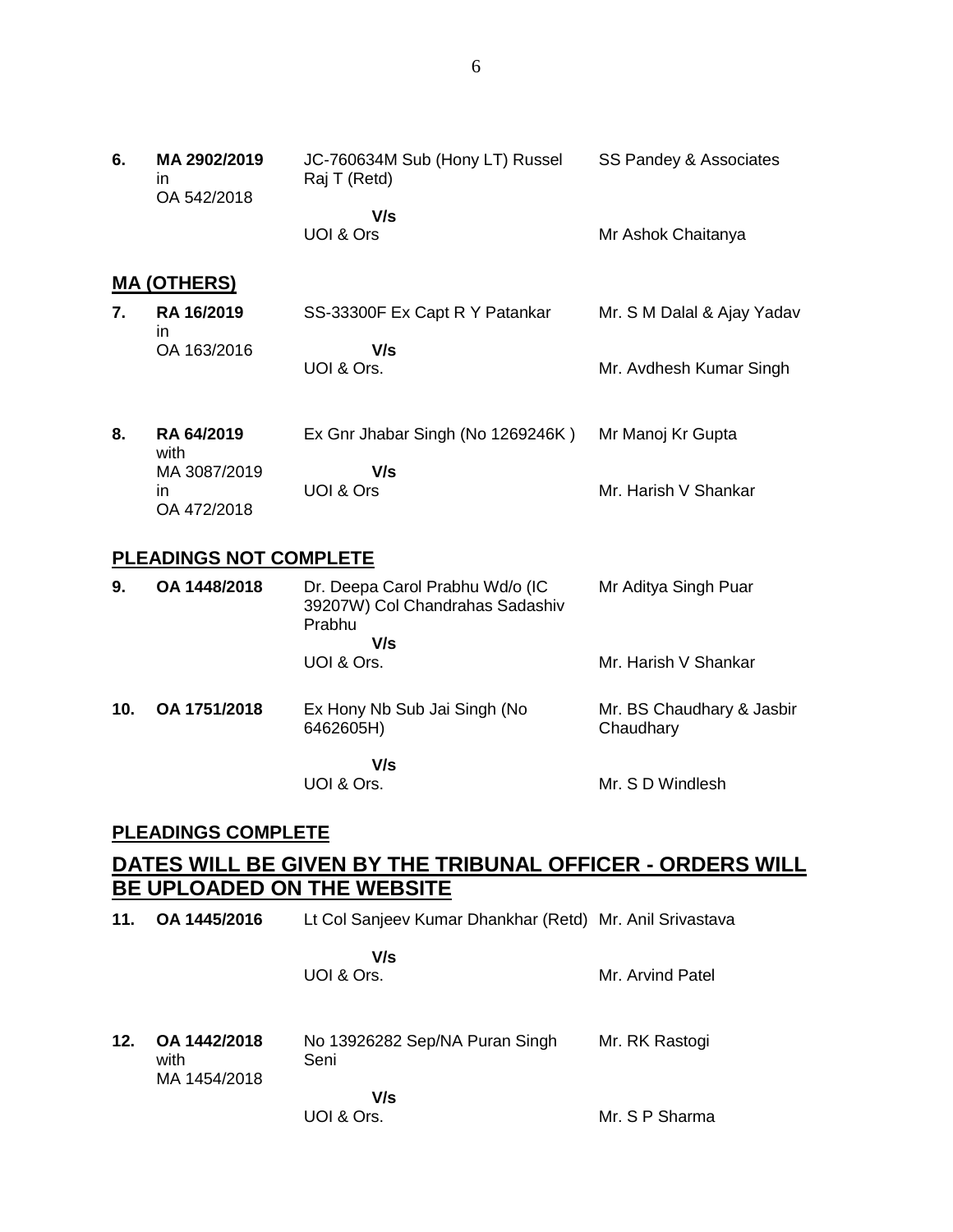| 13. | OA 68/2019           | Ex Sgt Rajeev Jha (Retd) (No<br>785593A)       | Mr SC Malhotra                        |
|-----|----------------------|------------------------------------------------|---------------------------------------|
|     |                      | V/s<br>UOI & Ors.                              | Mr. Satya Ranjan Swain                |
| 14. | OA 955/2019          | Ex Hony Nb Ris Ramesh Chandra (No<br>7238214L) | Mr BS Chaudhary & Jasbir<br>Chaudhary |
|     |                      | V/s<br>UOI & Ors.                              | Mr. Rajeev Kumar                      |
| 15. | OA 1126/2019<br>with | IC39243F Maj BS Chhatwal (Retd)                | Mr. SM Dalal/Ajay Yadav               |
|     | MA 1830/2019         | V/s<br>UOI & Ors.                              | Mr. Tarunvir Singh Khehar             |

# **MATTERS SCHEDULED FOR 16 JUL 2020**

| <u>S.<br/>No.</u> | Case No.                             | <b>Parties Name</b>                                  | <b>Advocate for Petitioner /</b><br><b>Respondents</b> |
|-------------------|--------------------------------------|------------------------------------------------------|--------------------------------------------------------|
|                   | <b>For Clarifications</b>            |                                                      |                                                        |
| 16.               | OA 350/2018                          | No.2890557Y Ex Nk Jitender Singh                     | Mr. V S Kadian                                         |
|                   |                                      | V/s<br>UOI & Ors.                                    | <b>Mr Arvind Patel</b>                                 |
|                   | <b>ADMISSION MATTERS</b>             |                                                      |                                                        |
| 17.               | OA 1651/2019<br>with                 | Ex Sgt M S Kannappan (786188-H)                      | Mr. Ajit Kakkar & Associates                           |
|                   | MA 2594/2019                         | V/s<br>UOI & Ors.                                    | Mr. Satya Ranjan Swain                                 |
| 18.               | OA 2310/2019<br>with<br>MA 3210/2019 | Ex Sep Dhanvijay Sidhartha<br>Ramchandra (4551788-M) | Mr. Ajit Kakkar                                        |
|                   |                                      | V/s<br>UOI & Ors.                                    | Mr. Prabodh Kumar                                      |
| 19.               | OA 250/2020                          | No.1381785F Ex Spr A Rajendran                       | Mr. Indra Sen Singh/Abhishek<br>Singh                  |
|                   |                                      | V/s<br>UOI & Ors.                                    | Mr. Shyam Narayan                                      |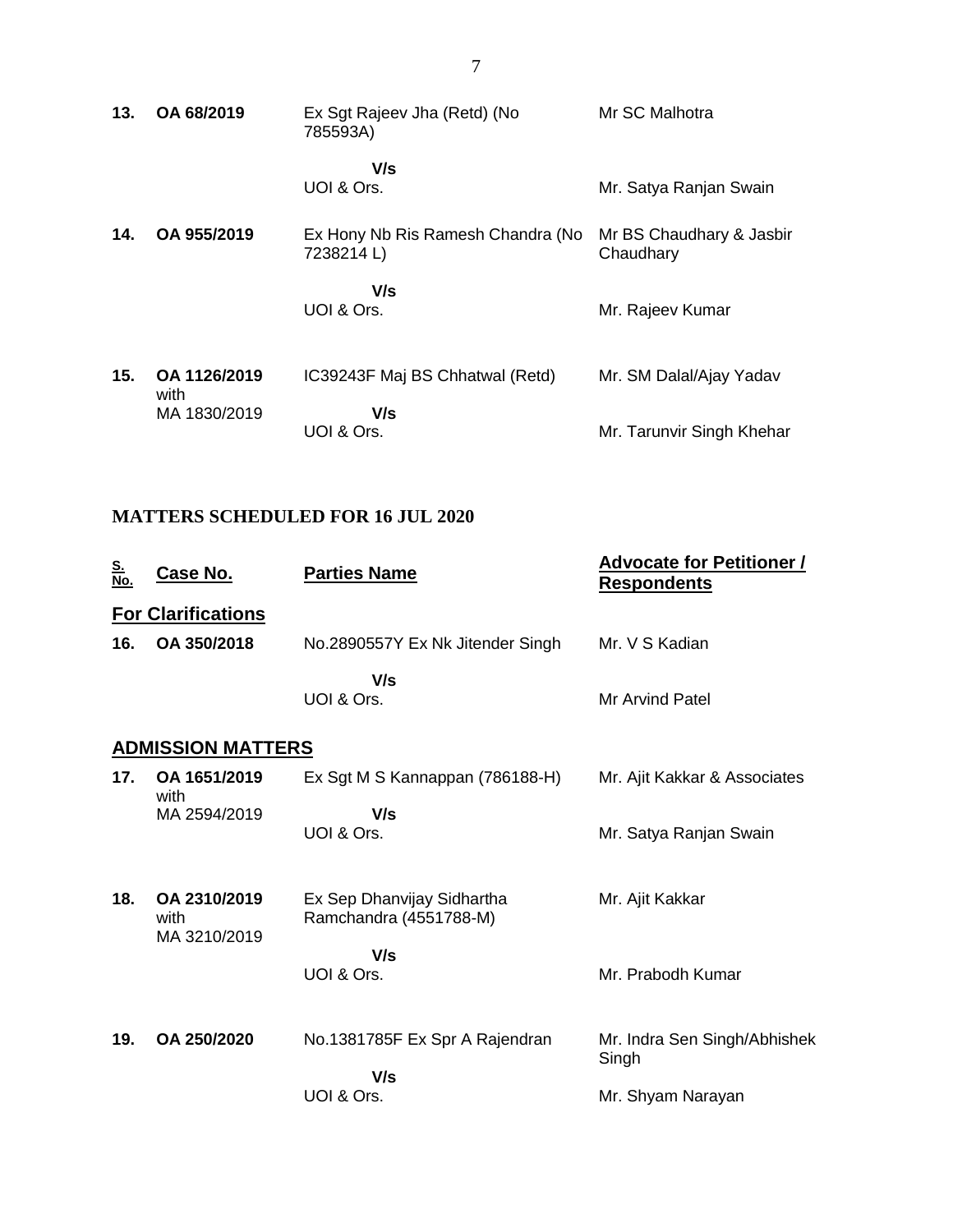**20 OA 177/2020** Ex LS (UW) Raman Singh (No 138032K)  **V/s** UOI & Ors. Mr Ved Prakash Mr Arvind Patel **21. OA 273/2020** with MA 344/2020 Smt. Urmila Devi Mother of No 4090004 Rfn Late Mukesh Bhandari  **V/s** UOI & Ors. Mr. Sarbendra Kumar & Mr.Rahul Gupta Mr. K K Tyagi **22. OA 833/2020** with MA 950/2020 JC-276841A Sub Ashok Kumar (Retd.) Ms. Archana Ramesh  **V/s** UOI & Ors. Mr. Avdhesh Kumar Singh **23. OA 834/2020** with MA 951/2020 Hav Rajesh (2893306-A)  **V/s** UOI & Ors. Ms. Archana Ramesh Dr. Vijendra Singh Mahndiyan **24 OA 835/2020** 13622875N Ex Lance Hav Khajan Singh  **V/s** UOI & Ors. Mr. DS Kauntae Mr. J S Rawat **25. OA 836/2020** with MA 957/2020 670820 S Ex MWO Naryan Mohanty  **V/s** UOI & Ors. Mr Durgesh Kumar Sharma None **26. OA 837/2020** with MA 958/2020 Ex JWO Asit Kumar Bhattacharya (No 682170 L)  **V/s** UOI & Ors. Mr. Ajit Kakkar None **27. OA 838/2020** Ex Nk Rajkumar (14256304-K)  **V/s** UOI & Ors. Mr Virender Singh Kadian None **28. OA 839/2020** with MA 959/2020 776303G Ex Sgt Chunnu Kumar  **V/s** UOI & Ors. Mr. Omprakash Kr. Srivastava & Mr Rajesh Kumar None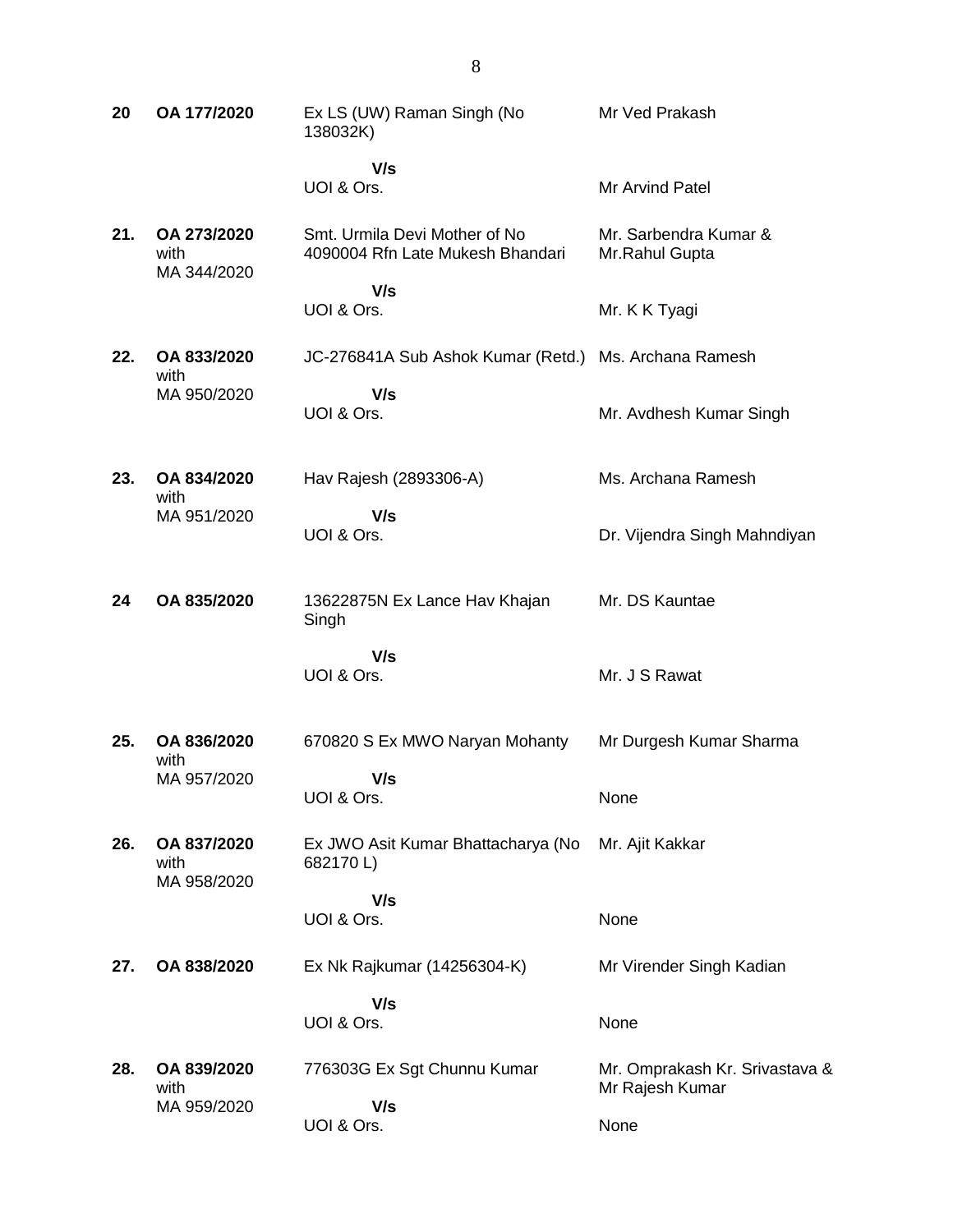| 29. | OA 840/2020<br>with<br>MA 960/2020 | Ex Sub (Hony Lt) BAS Raja Kumar (JC Mr Durgesh Kumar Sharma<br>262136-W) |                                      |
|-----|------------------------------------|--------------------------------------------------------------------------|--------------------------------------|
|     |                                    | V/s                                                                      |                                      |
|     |                                    | UOI & Ors.                                                               | None                                 |
| 30. | OA 841/2020                        | Capt Aman Sethi (Retd) (SS-36215K)                                       | Mr. Ajit Kakkar                      |
|     |                                    | V/s<br>UOI & Ors.                                                        | None                                 |
| 31. | OA 842/2020                        | 702393-K MWO RK Singh                                                    | Mr Deepak Bansal                     |
|     |                                    | V/s<br>UOI & Ors.                                                        | None                                 |
| 32. | OA 843/2020<br>with                | Ex JWO S Lakshmanan (707954T)                                            | Mr. Durgesh Kumar Sharma             |
|     | MA 961/2020                        | V/s<br>UOI & Ors.                                                        | None                                 |
| 33. | OA 844/2020<br>with<br>MA 963/2020 | Ex JWO Haradhan Bandyopadhyay<br>(679676A)                               | Mr. Durgesh Kumar Sharma             |
|     |                                    | V/s<br>UOI & Ors.                                                        | None                                 |
| 34. | OA 845/2020<br>with                | Smt Kiran Sharma W/o Late Lt Col<br>Ashok Kumar Sharma (IC-25447H)       | Mr. Anil Srivastava &<br>Associcates |
|     | MA 964/2020                        | V/s<br>UOI & Ors.                                                        | None                                 |
| 35. | OA 846/2020<br>with                | Ex Rect Ram Ratan (2665292)                                              | Mr. Ajit Kakkar                      |
|     | MA 965/2020                        | V/s<br>UOI & Ors.                                                        | None                                 |
| 36. | OA 847/2020<br>with<br>MA 966/2020 | Ex Maj Cherekar Madhusudan<br>Shriniwasrao (Retd)(13502F)                | Mr. Ajit Kakkar                      |
|     |                                    | V/s                                                                      |                                      |
|     |                                    | UOI & Ors.                                                               | None                                 |
| 37. | OA 848/2020                        | 138978-K Ex POAOF Sunny Ahlawat                                          | Mr Virender Singh Kadian             |
|     |                                    | V/s                                                                      |                                      |
|     |                                    | UOI & Ors.                                                               | None                                 |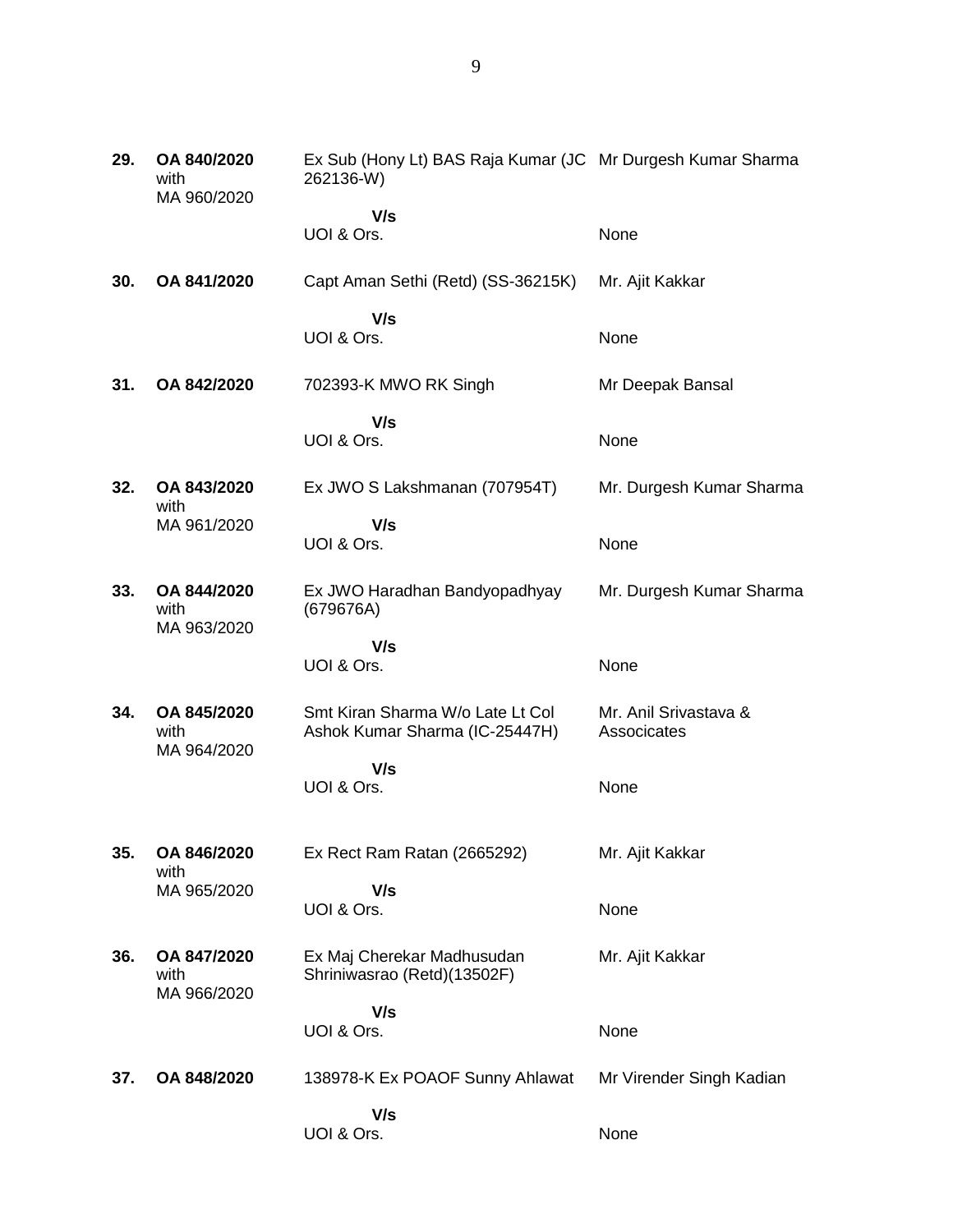# **MA (EXECUTION)**

| 38. | MA 2869/2019<br>in<br>OA 2007/2018           | JC-762393W Sub (Hony Sub Maj)<br>Nimat Chandra Karmarkar | Mr. S S Pandey & Associates |
|-----|----------------------------------------------|----------------------------------------------------------|-----------------------------|
|     |                                              | V/s<br>UOI & Ors.                                        | Mr V Pattabhi Ram           |
| 39. | MA 2870/2019<br><i>in</i><br>OA 1607/2018    | JC-761113L Sub (Hony Lt)<br>Dhaneswar Lenka (Retd.)      | Mr. S S Pandey & Associates |
|     |                                              | V/s<br>UOI & Ors.                                        | Mr KK Tyagi                 |
|     |                                              |                                                          |                             |
| 40. | MA 2871/2019<br>$\mathsf{I}$<br>OA 1985/2018 | JC-761103F Sub Md. Anisur<br>Rahaman (Retd.)             | Mr S S Pandey & Associates  |
|     |                                              | V/s                                                      |                             |
|     |                                              | UOI & Ors                                                | Mr Avdhesh Kumar Singh      |
| 41. | MA 953/2020<br>in.<br>OA 184/2019            | 790681 A Ex Sgt Vishwa Mohan<br>Kumar                    | Mr Virender Singh Kadian    |
|     |                                              | V/s<br>UOI & Ors                                         | Ms. Suman Chauhan           |
|     |                                              |                                                          |                             |

# **MA (OTHERS)**

| 42. | MA 1827/2019<br>in.<br>TA 130/2010<br>(Writ Petition<br>(Civil) No. | Smt Sunita Devi W/O No 6380973L Mr. Anand Kumar<br>Nk Mahinder singh<br>V/s<br>UOI & Ors | Mr. J S Yadav       |
|-----|---------------------------------------------------------------------|------------------------------------------------------------------------------------------|---------------------|
|     | 11588/2004)                                                         |                                                                                          |                     |
| 43. | MA 1829/2019<br>in.<br>TA 533/2010                                  | JC-641781L Ex Nb Sub Asim<br>Kumar Mitra                                                 | Mr. HS Tiwari       |
|     |                                                                     | V/s                                                                                      |                     |
|     |                                                                     | UOI & Ors                                                                                | Mr. Ashok Chaitanya |
| 44. | MA 1852/2019<br>in.<br>TA 4/2015                                    | Maj (Now Lt Col) Sanjay Ahlawat<br>(IC 50430 A)                                          | Mr Anand Kumar      |
|     |                                                                     | V/s                                                                                      |                     |
|     |                                                                     | UOI & Ors                                                                                | Mr. V S Tomar       |
| 45. | MA 952/2020<br>in.                                                  | Ex Sgt Johnson KT (704962 H)                                                             | Ms Archana Ramesh   |
|     | OA 316/2019                                                         | V/s<br>UOI & Ors                                                                         | Mr. V Pattabhi Ram  |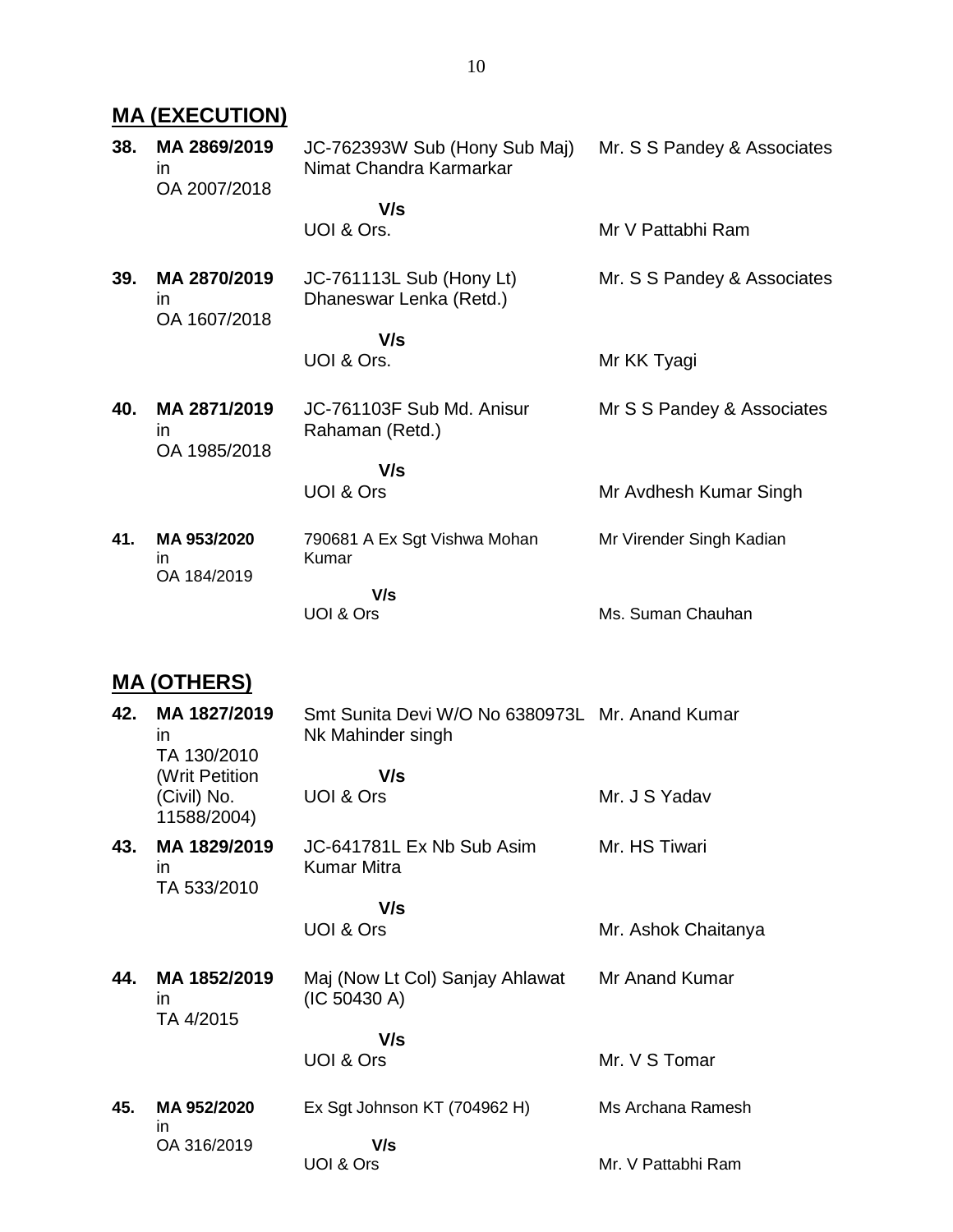**46. MA 954/2020** in MA 955/2020 in OA 329/2015 Ex Sep Bhagwan Singh (4188329X)  **V/s** UOI & Ors Mr. S S Pandey Mr. K K Tyagi **47. MA 962/2020** in OA 1764/2019 IC-62591P Lt Col Vijay Chowdhary  **V/s** UOI & Ors Mr SS Pandey Mr. Anil Gautam

## **RAs**

| 48. RA 23/2020 | UOI & Ors          | Mr YP Singh & Associates |
|----------------|--------------------|--------------------------|
|                |                    |                          |
| OA 712/2015    | V/s                |                          |
|                | Ex NK Bharat Singh | Mr. S M Dalal            |

# **PLEADINGS NOT COMPLETE**

| 49. | OA 281/2019<br>with MA                | No 280707K Ex Sgt Sultan Singh                     | Mr. VD Sharma                          |
|-----|---------------------------------------|----------------------------------------------------|----------------------------------------|
|     | 746/2019 &<br>MA 571/2020             | V/s<br>UOI & Ors.                                  | Mr JS Rawat                            |
|     |                                       |                                                    |                                        |
| 50. | OA (Appeal)<br>961/2019               | JC-278365-L Ex Nb Sub (GD) Anil<br>Singh<br>V/s    | Mr. Indra Sen Singh/Abhishek<br>Singh  |
|     |                                       | UOI & Ors.                                         | Mr Karan Singh Bhati Sr<br><b>CGSC</b> |
| 51. | OA (Appeal)<br>989/2019               | Ex Sub (Opr) Gireesh Kumar<br>Sharma (JC 272632 L) | Mr Indra Sen Singh &<br>Abhishek Singh |
|     |                                       | V/s                                                |                                        |
|     |                                       | UOI & Ors.                                         | Mr. Anil Gautam                        |
| 52. | OA 1157/2019<br>with                  | Maj Rubina Kaur Keer (SS 43767<br>A)               | Ms Neela Gokhale                       |
|     | MA 289/2020                           | V/s<br>UOI & Ors.                                  | Mr. Karan Singh Bhati, Sr.             |
|     |                                       |                                                    | <b>CGSC</b>                            |
| 53. | OA 1374/2019<br>with<br>MA 2116/2019, | Col Mahendra Yeole (Retd) (IC<br>20363L)           | Mr RK Tripathi                         |
|     | 2570/2019 &                           | V/s                                                |                                        |
|     | 560/2020                              | UOI & Ors.                                         | Mr. Rajeev Kumar                       |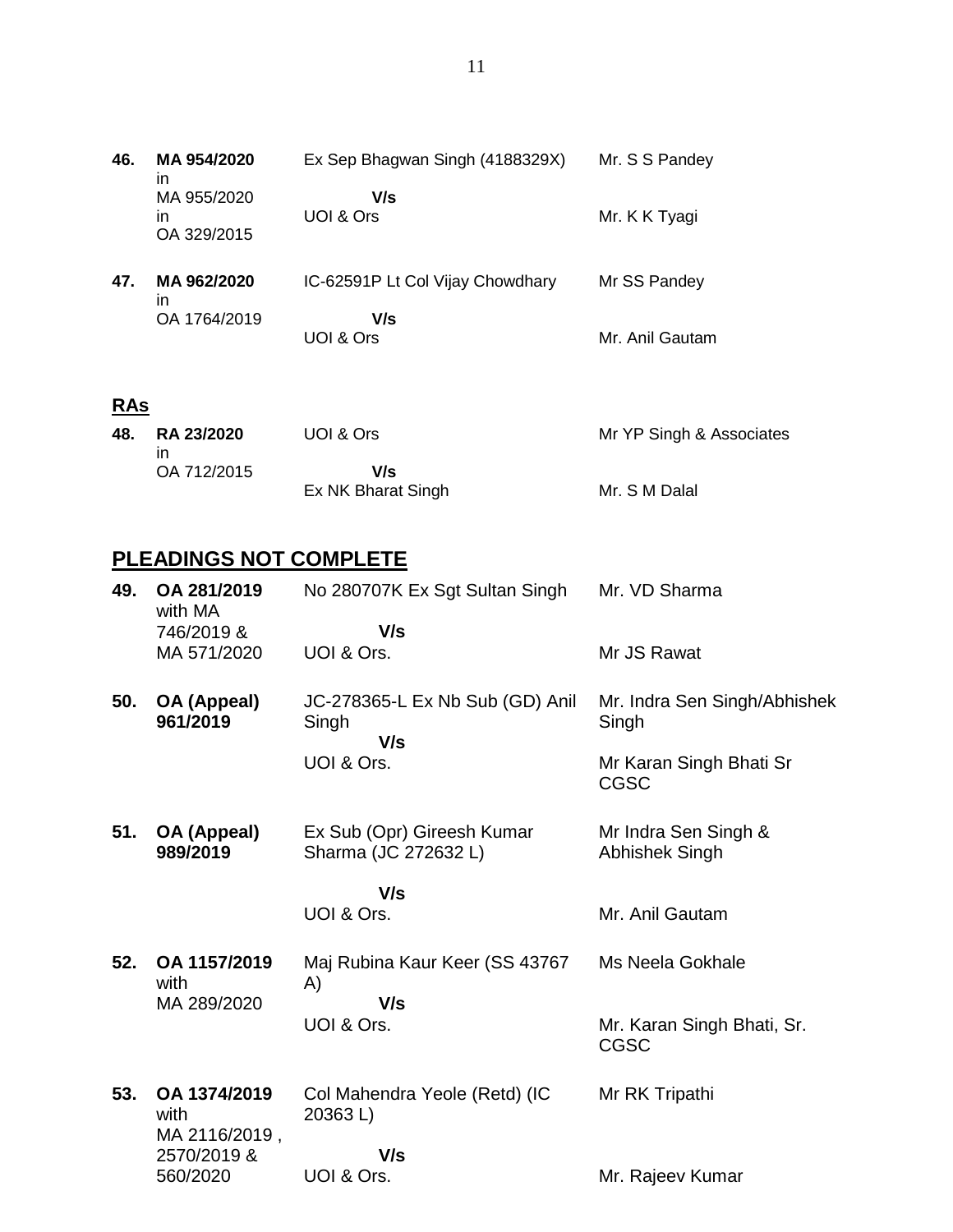|  | 54. OA 1488/2019<br>with | Smt. Roshni Devi Wd/o Late Ex<br>Sep Sher Singh (16710) | Mr. Ved Prakash |
|--|--------------------------|---------------------------------------------------------|-----------------|
|  | MA 2408/2019 &           |                                                         |                 |
|  | 527/2020                 | V/s                                                     |                 |
|  |                          | UOI & Ors.                                              | Mr. J S Rawat   |

## **PLEADINS COMPLETE**

## **DATES WILL BE GIVEN BY THE TRIBUNAL OFFICER - ORDERS WILL BE UPLOADED ON THE WEBSITE**

| 55. | OA 515/2014                          | <b>DFR Rambir Singh</b>                                       | <b>Shohit Chaudhary</b>                                                                  |
|-----|--------------------------------------|---------------------------------------------------------------|------------------------------------------------------------------------------------------|
|     |                                      | V/s<br>UOI & Ors.                                             | Mr Anil Gautam                                                                           |
| 56. | OA 726/2015                          | Ex Sub Maj (Hony Capt) Suresh<br><b>Chandra Pathak</b><br>V/s | V S Kadian & J P Sharma                                                                  |
|     |                                      | UOI & Ors.                                                    | Ms Barkha Babbar                                                                         |
| 57. | OA 1164/2016                         | Brig Anuj Kainthla                                            | Mr. I S Singh & Abhishek<br>Singh                                                        |
|     |                                      | V/s<br>UOI & Ors.                                             | Mr Anil Gautam                                                                           |
| 58. | OA 1498/2016                         | <b>Ex Rect Amit Kumar</b>                                     | Ms. Archana Ramesh                                                                       |
|     |                                      | V/s<br>UOI & Ors.                                             | Mr V S Tomar                                                                             |
| 59. | OA 1621/2016<br>with<br>MA 1520/2018 | Ex Hav (Hony Nb Sub) Hukam<br><b>Chand Sharma</b>             | Mr. J P Sharma                                                                           |
|     |                                      | V/s<br>UOI & Ors.                                             | Mr Ashok Chaitanya                                                                       |
| 60. | OA 457/2017<br>with                  | Maj Ashok Kumar Gadhok & Ors.                                 | Mr. Anil Srivastava &<br>Associates                                                      |
|     | MA 1591/2019                         | V/s<br>UOI & Ors.                                             | Mr YP Singh for R 1, 2 & 6,<br>Mr Anil Gautam for R 3 & 7,<br>Mr JS Yadav for R 4, 5 & 8 |
| 61. | OA 1136/2019                         | Ex MC EA (P) I Kuldeep Kumar<br>Verma (No 197838 H)           | Mr Ved Prakash                                                                           |
|     |                                      | V/s<br>UOI & Ors.                                             | Mr. Anil Gautam                                                                          |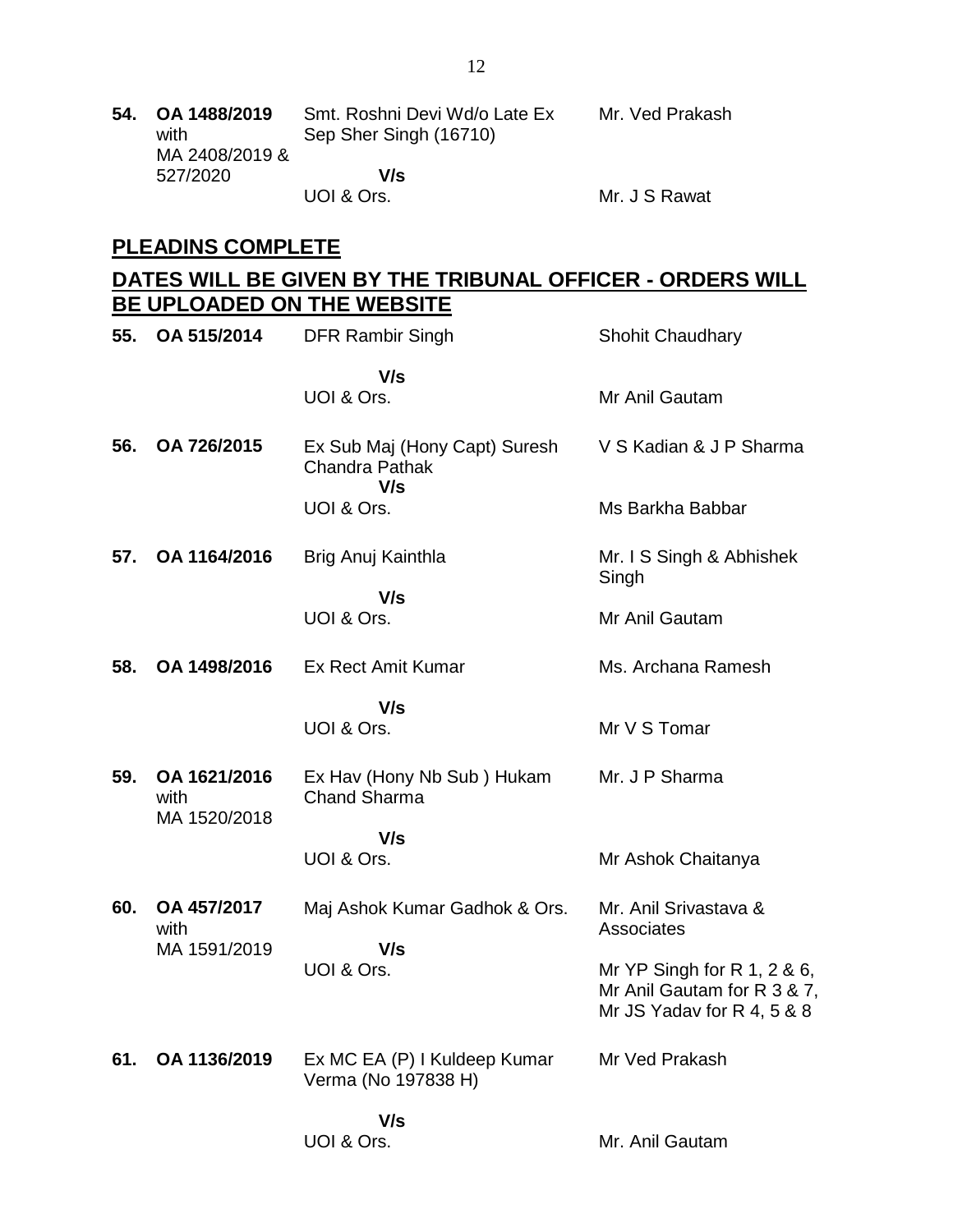**62. OA 1557/2019** with MA 19/2020 Ex Sub Nachiappan T (No 811396W)  **V/s** UOI & Ors. Mr. Ajit Kakkar Ms Jyotsna Kaushik **63 OA 1763/2019** with MA 557/2020 IC-69477A Maj Abhishek Raheja  **V/s** UOI & Ors. Mr. Rajiv Manglik Mr Karan Singh Bhati, Sr CGSC

### **CORAM:**

#### **HON'BLE MS. JUSTICE SUNITA GUPTA HON'BLE LT. GEN. PHILIP CAMPOSE**

#### **MATTERS SCHEDULED FOR 16 JUL 2020**

| <u>S.<br/>No.</u> | Case No.           | <b>Parties Name</b>                            | <b>Advocate for Petitioner /</b><br><b>Respondents</b> |
|-------------------|--------------------|------------------------------------------------|--------------------------------------------------------|
|                   | <b>MA (OTHERS)</b> |                                                |                                                        |
| 1.                | MA 3049/2019       | MA 3048/2019 & Ex JWO IAF Sh U S Sharma<br>V/s | Mr Varinder Kumar Sharma                               |
|                   | ın<br>OA 739/2010  | UOI & Ors                                      | Mr. Karan Singh Bhati, Sr.<br>CGSC                     |
|                   |                    |                                                |                                                        |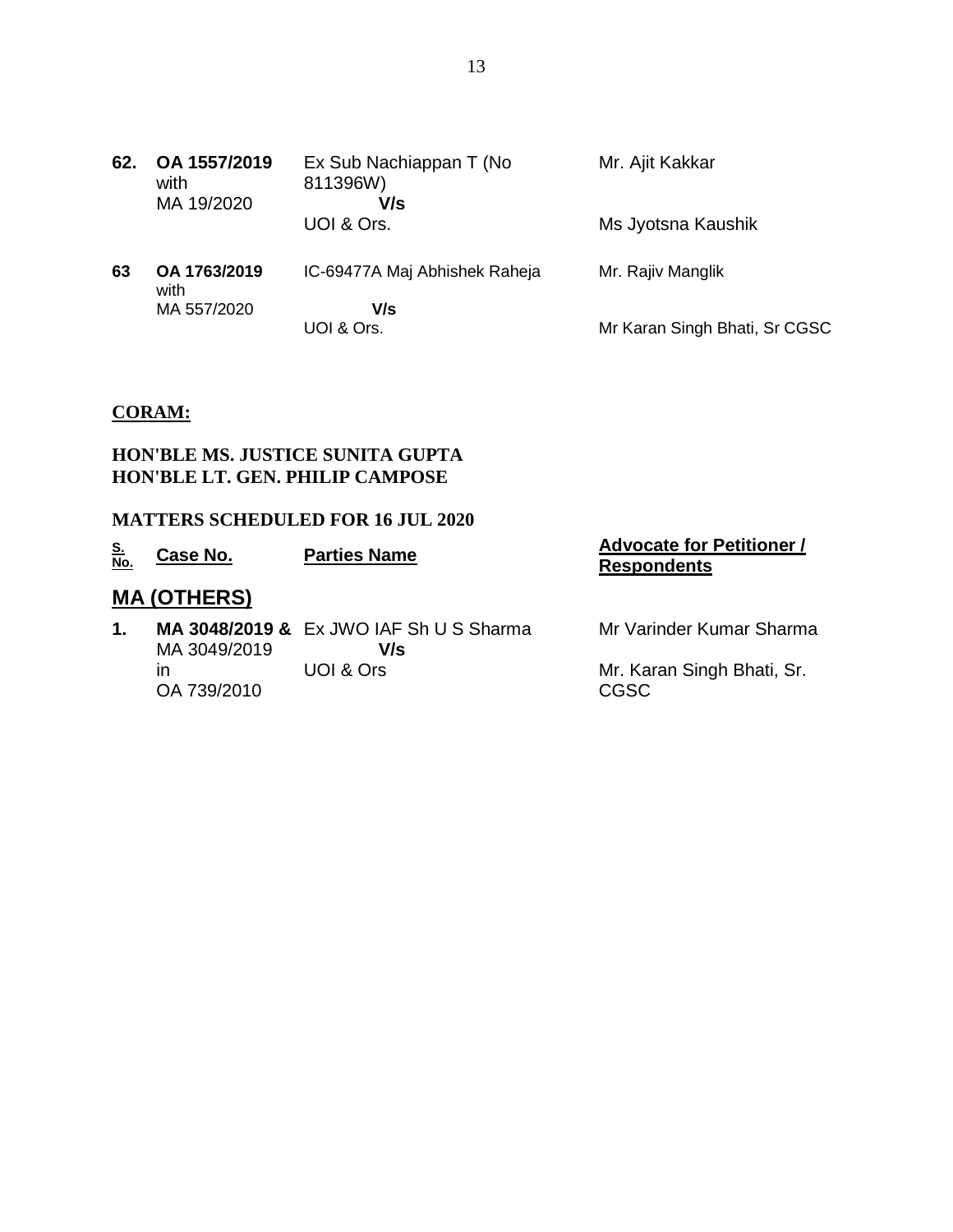# **ARMED FORCES TRIBUNAL, PRINCIPAL BENCH, NEW DELHI LIST OF BUSINESS**

**Date: 16-07-2020**

**Timing: 11:00 AM**

## **PRINCIPAL REGISTRAR COURT**

| <u>S.<br/>No.</u> | <u>Case No.</u>                      | <b>Parties Name</b>                                    | <b>Advocate for Petitioner /</b><br><b>Respondents</b> |
|-------------------|--------------------------------------|--------------------------------------------------------|--------------------------------------------------------|
|                   | <b>For Appearance/Direction</b>      |                                                        |                                                        |
| 1.                | OA 1357/2019                         | No. 666943 Ex MWO (HFL) Indr<br>Raj Chaudhary          | Mr. Baljeet Singh                                      |
|                   |                                      | V/s<br>UOI & Ors.                                      | Mr. Waize Ali Noor                                     |
| 2.                | OA 2184/2019<br>with                 | Ex ERA-III Krishan Chander<br>(50677)                  | Mr. Ved Prakash                                        |
|                   | MA 3052/2019                         | V/s<br>UOI & Ors.                                      | Mr Prabodh Kumar                                       |
| 3.                | OA 2185/2019<br>with<br>MA 3053/2019 | Ex Cpl Krishna Kumar Singh<br>$(794591 - G)$           | Mr. Ved Prakash                                        |
|                   |                                      | V/s<br>UOI & Ors.                                      | Mr. Satya Ranjan Swain                                 |
| 4.                | OA 2200/2019                         | Ex CH AM Prahlad Maurya (No<br>124555 F)               | Mr Ved Prakash                                         |
|                   |                                      | V/s                                                    |                                                        |
|                   |                                      | UOI & Ors.                                             | Mr. Ashok Chaitanya                                    |
| 5.                | OA 2201/2019                         | Ex WO (HFO) Shyam Singh<br>(638098)                    | Mr Baljeet Singh & Ms<br>Deepika Sheoran               |
|                   |                                      | V/s<br>UOI & Ors.                                      | Mr. Niranjan Das                                       |
| 6.                | OA 2202/2019                         | Air Mshl SRK Nair PVSM AVSM<br>VM MD (Retd) (NO 16040) | Mr Baljeet Singh & Ms<br>Deepika Sheoran               |
|                   |                                      | V/s<br>UOI & Ors.                                      | Mr. Neeraj, Sr. CGSC                                   |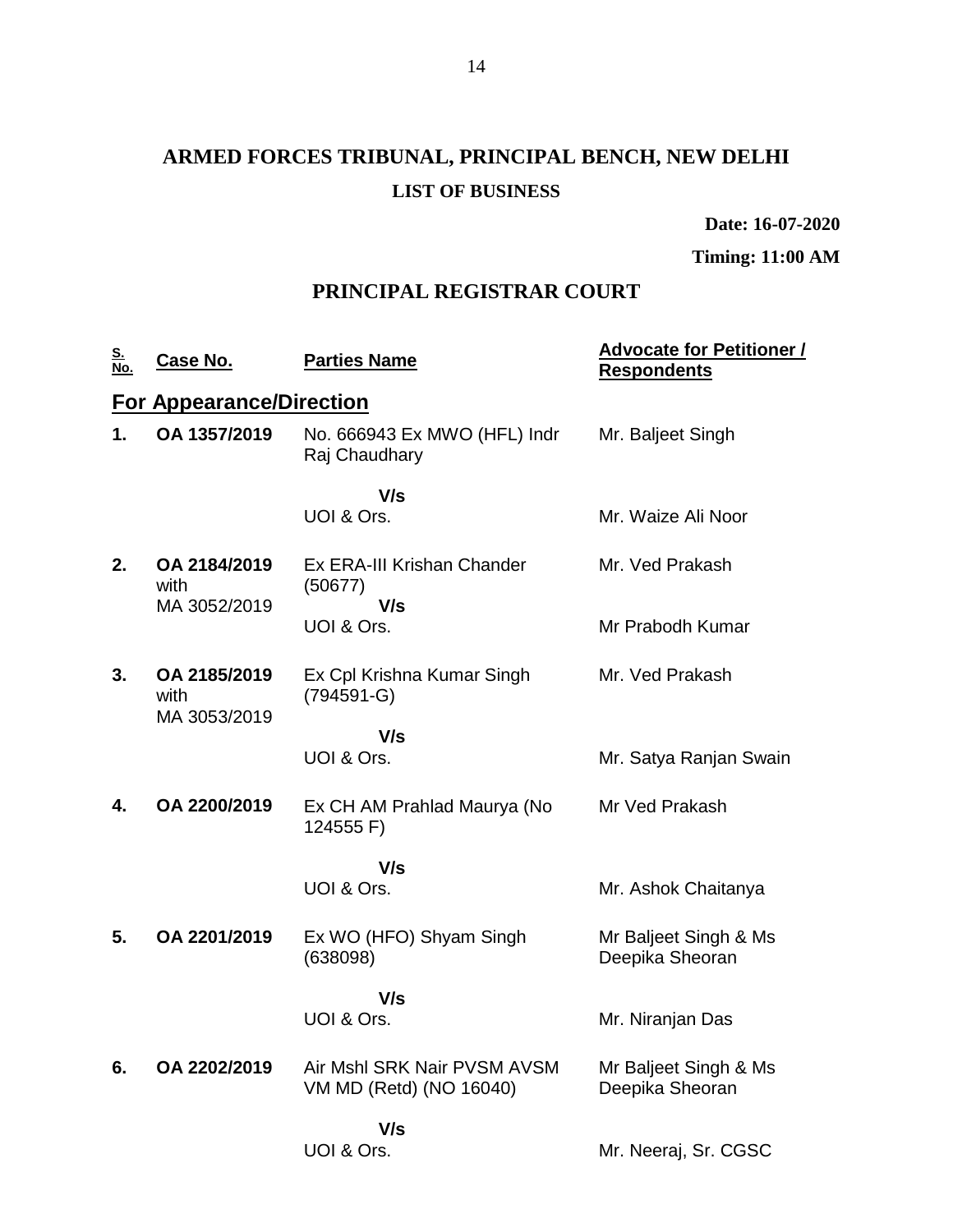| 7.  | OA 2206/2019                         | Wg Cdr Samir Kumar Jha (Retd)<br>(No 22752)                           | Mr Baljeet Singh & Deepika<br>Sheoran |
|-----|--------------------------------------|-----------------------------------------------------------------------|---------------------------------------|
|     |                                      | V/s                                                                   |                                       |
|     |                                      | UOI & Ors.                                                            | Mr. Y P Singh                         |
| 8.  | OA 2225/2019<br>with<br>MA 3120/2019 | Ex Hony Nb Sub Durg Vijai Singh<br>(No 13615760 X)                    | Mr Praveen Kumar                      |
|     |                                      | V/s<br>UOI & Ors.                                                     | Mr. Y P Singh                         |
| 9.  | OA 2226/2019<br>with<br>MA 3121/2019 | Ex Hony Nb Sub Ram Chandra<br>Singh (No 01401471 K)                   | Mr Praveen Kumar                      |
|     |                                      | V/s                                                                   |                                       |
|     |                                      | UOI & Ors.                                                            | Ms. Suman Chauhan                     |
| 10. | OA 2227/2019<br>with<br>MA 3122/2019 | Ex Hony Nb Sub Hridai Narayan<br>Singh Yadav (No 6646786 Y)           | Mr Praveen Kumar                      |
|     |                                      | V/s<br>UOI & Ors.                                                     | Mr. Waize Ali Noor                    |
| 11. | OA 2228/2019<br>with<br>MA 3123/2019 | Ex Hony Nb Sub Ramakant Pandey Mr. Praveen Kumar<br>$(6311785-Y)$     |                                       |
|     |                                      | V/s<br>UOI & Ors.                                                     | Mr. Ashok Chaitanya                   |
| 12. | OA 2229/2019<br>with<br>MA 3124/2019 | Ex Hony Nb Sub Sheo Singh Yadav Mr Praveen Kumar<br>(No 4544040 H)    |                                       |
|     |                                      | V/s<br>UOI & Ors.                                                     | Mr. J S Yadav                         |
| 13. | OA 2230/2019<br>with<br>MA 3125/2019 | Ex Hony Nb Sub Kanta Singh (No<br>7053931 F)                          | Mr Praveen Kumar                      |
|     |                                      | V/s<br>UOI & Ors.                                                     | Mr Rajesh Kumar Das                   |
| 14. | OA 2231/2019<br>with<br>MA 3126/2019 | Ex Hony Nb Sub Vijay Narain Singh Mr. Praveen Kumar<br>$(14224919-F)$ |                                       |
|     |                                      | V/s<br>UOI & Ors.                                                     | Mr. S D Windlesh                      |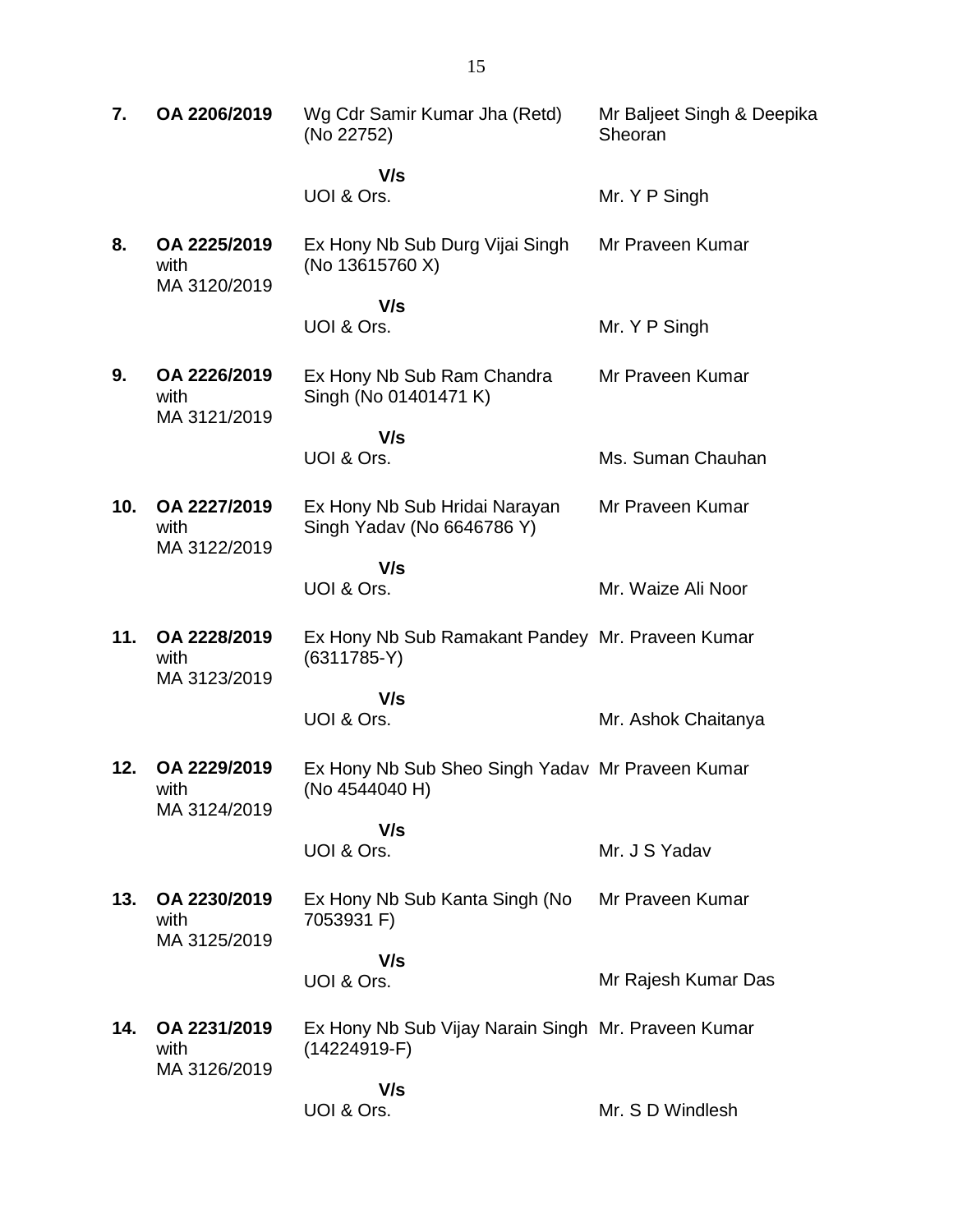**15. OA 2232/2019** with MA 3127/2019 Ex Hony Nb Sub Bhuwaneshwar Singh (6374100-K)  **V/s** UOI & Ors. Mr. Praveen Kumar Mr. Neeraj, Sr. CGSC **16. OA 2233/2019** with MA 3128/2019 Ex Hony Nb Sub Shiv Shankar (No Mr Praveen Kumar 4347498N)  **V/s** UOI & Ors. Mr. V Pattabhi Ram **17. OA 2234/2019** with MA 3129/2019 Ex Hony Nb Sub Kedar Nath Ram (No 13928624 Y)  **V/s** UOI & Ors. Mr Praveen Kumar Mr. Tarunvir Singh Khehar **18. OA 2235/2019** with MA 3130/2019 Ex Hony Nb Sub Awadesh Singh (No 13889115 F)  **V/s** UOI & Ors. Mr Praveen Kumar Mr. Arvind Kumar **19. OA 2242/2019** with MA 3137/2019 JC-841726Y Ex Nb Sub Bharat Singh  **V/s** UOI & Ors. Mr I S Yadav Mr. Harish V Shankar **20. OA 2254/2019** Ex Sep Sonu (No 2998424 M)  **V/s** UOI & Ors. Mr Praveen Kumar Mr. Arvind Patel **21. OA 2262/2019** with MA 3168/2019 Ex Hony Nb Sub Hawaldar Singh (13948069-X)  **V/s** UOI & Ors. Mr. Praveen Kumar Mr. S D Windlesh **22. OA 2263/2019** with MA 3169/2019 Ex Hony Nb Sub Bharat Singh Kushwaha (13924394-Y)  **V/s** UOI & Ors. Mr. Praveen Kumar Mr. D K Sabat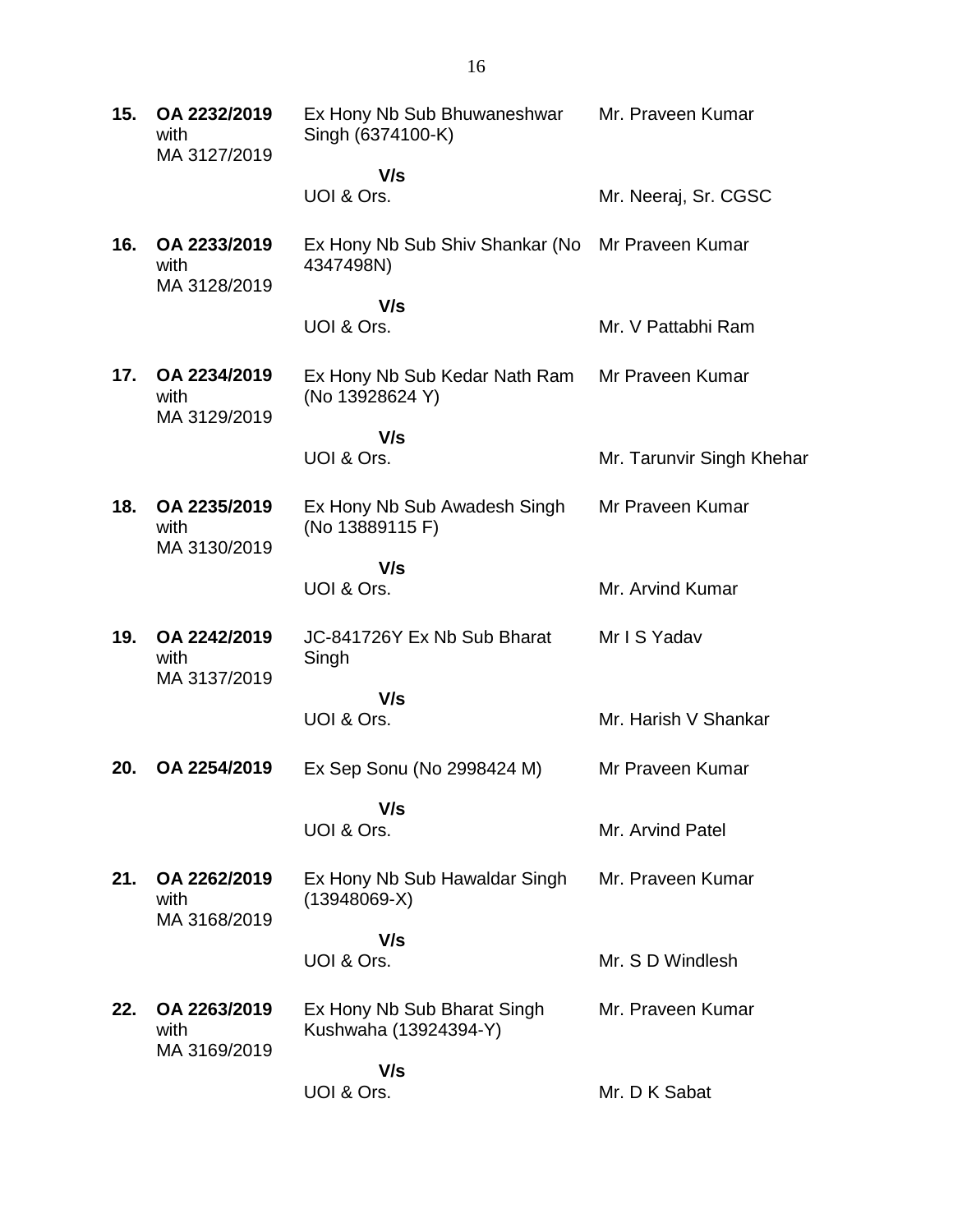| 23. | OA 2264/2019<br>with<br>MA 3170/2019 | Ex Hony Nb Sub Bagish Tiwari (No Mr Praveen Kumar<br>13937995 H)                  |                        |
|-----|--------------------------------------|-----------------------------------------------------------------------------------|------------------------|
|     |                                      | V/s<br>UOI & Ors.                                                                 | Mr. J S Yadav          |
| 24. | OA 2265/2019<br>with<br>MA 3171/2019 | Ex Hony Nb Sub Daya Shankar<br>Choubey (No 1257132M)                              | Mr Praveen Kumar       |
|     |                                      | V/s<br>UOI & Ors.                                                                 | Mr. Prabodh Kumar      |
| 25. | OA 2266/2019<br>with<br>MA 3172/2019 | Ex Hony Nb Sub Rama Shanker<br>(No 07237604F)                                     | Mr Praveen Kumar       |
|     |                                      | V/s                                                                               |                        |
|     |                                      | UOI & Ors.                                                                        | Mr. V Pattabhi Ram     |
| 26. | OA 2267/2019<br>with<br>MA 3173/2019 | Ex Hony Nb Sub Kameshwar Nath<br>Singh (No 1401304N)                              | Mr Praveen Kumar       |
|     |                                      | V/s<br>UOI & Ors.                                                                 | Mr. K K Tyagi          |
| 27. | OA 2268/2019<br>with<br>MA 3174/2019 | Ex Hony Nb Sub Keshav Prasad<br>Upadhyay (14206423-K)                             | Mr. Praveen Kumar      |
|     |                                      | V/s                                                                               |                        |
|     |                                      | UOI & Ors.                                                                        | Mr. Arvind Patel       |
| 28. | OA 2269/2019<br>with<br>MA 3175/2019 | Smt Saraswati W/O Late Hony Nb<br>Sub Ram Nagina Singh Kushwaha<br>(NO 14508147K) | Mr Praveen Kumar       |
|     |                                      | V/s<br>UOI & Ors.                                                                 | Mr. Waize Ali Noor     |
| 29. | OA 2270/2019<br>with<br>MA 3176/2019 | Smt Babuna Devi W/O Late Hony<br>Nb Sub Ramashish Ram (NO<br>6284581A)            | Mr Praveen Kumar       |
|     |                                      | V/s<br>UOI & Ors.                                                                 | Mr. K K Tyagi          |
| 30. | OA 2272/2019<br>with                 | EX Hony Nb Sub Sri Kishan Singh<br>(No 1431566Y)                                  | Mr Praveen Kumar       |
|     | MA 3178/2019                         | V/s<br>UOI & Ors.                                                                 | Mr. Satya Ranjan Swain |